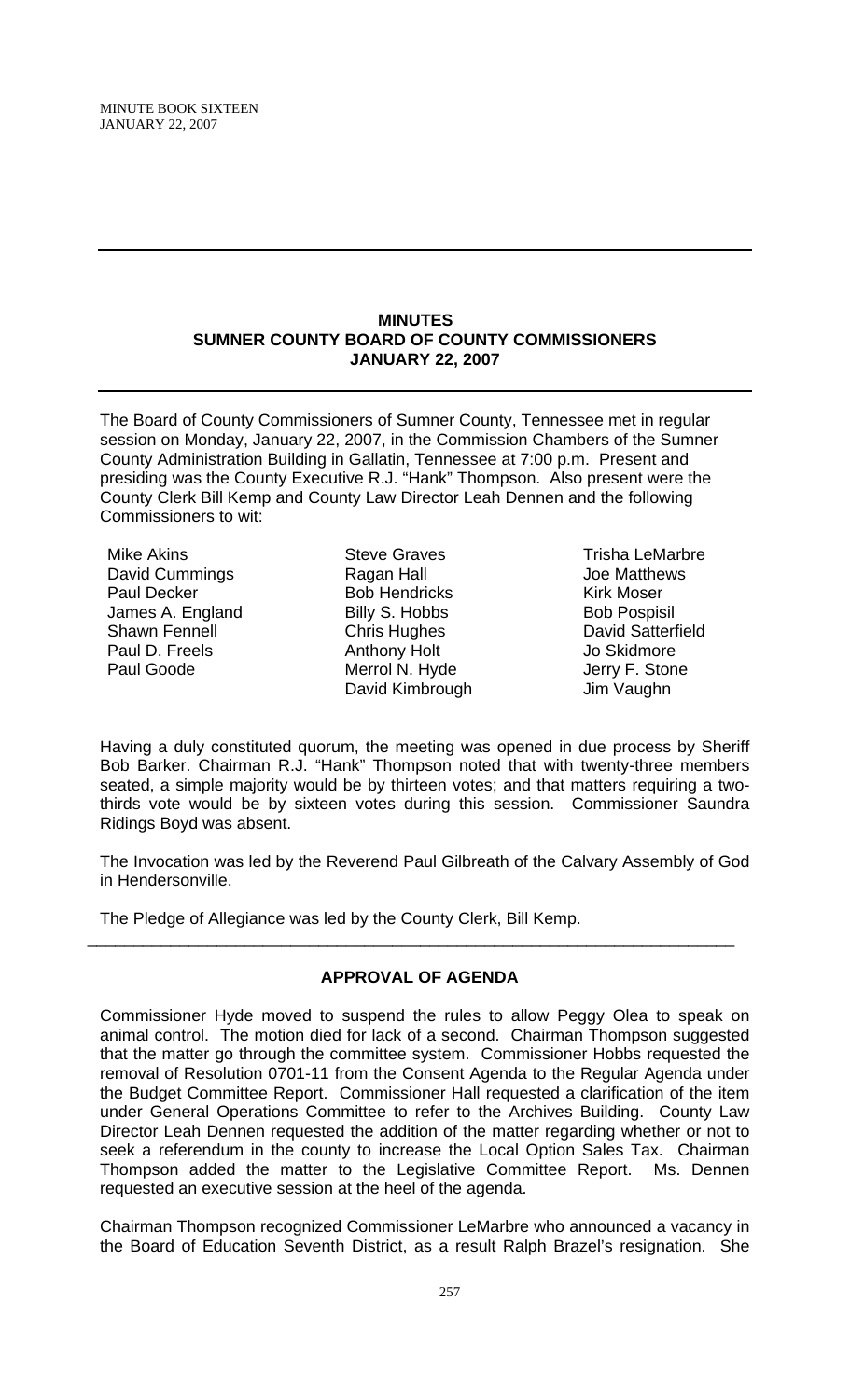MINUTE BOOK SIXTEEN JANUARY 22, 2007

moved, seconded by Commissioner Graves, to place the matter under the Committee on Committees Report, Item 5(d).

Commissioner Stone moved, seconded by Commissioner Hughes, to add the sales tax referendum to the agenda under report of the Legislative Committee. The motion carried, with Commissioner Hobbs voting no.

Commissioner Hall moved, seconded by Commissioner Hobbs, to adopt the agenda with the additions and changes. The Commission approved the agenda as amended by unanimous voice vote of the body.

## **APPROVAL OF MINUTES**

The minutes for the meeting of this body held on December 18, 2006, and recorded in the office of the Clerk, Bill Kemp, were approved by voice vote after Commissioner Cummings made the motion, seconded by Commissioner Graves.

## **RECOGNITION OF THE PUBLIC**

Chairman Thompson opened the floor to allow the public to speak concerning any matter on the agenda. With no one wishing to speak, recognition of the public was closed.

#### **REPORT OF THE CHAIR**

\_\_\_\_\_\_\_\_\_\_\_\_\_\_\_\_\_\_\_\_\_\_\_\_\_\_\_\_\_\_\_\_\_\_\_\_\_\_\_\_\_\_\_\_\_\_\_\_\_\_\_\_\_\_\_\_\_\_\_\_\_\_\_\_\_\_\_\_\_

Chairman Thompson introduced the following resolution.

## **A RESOLUTION HONORING THE WHITE HOUSE HIGH SCHOOL BLUE DEVILS FOOTBALL TEAM**

**WHEREAS,** the White House High School Blue Devils football team led by Coach Jeff Porter and an outstanding coaching staff completed a remarkable season of seven wins and five losses and advanced to the second round of the 4-3A TSSAA State Playoffs; and

**WHEREAS,** Michael Moore, Matthew Parker, DeMarqus Payne and Dustin Townsend were named as All-Region 4-3A Members; and

**WHEREAS,** Danny Criss was named as a Top-10 Finalist for the 2006 Nick Coutras Award; Justin West was awarded as the Region 4-3A Offensive Back, and Jake Hunter was awarded as the Region 4-3A Place Kicker; and

**WHEREAS,** these players along with the other members of the White House High School Blue Devils football team have played with pride and brought honor to themselves, their school and Sumner County by their outstanding performance.

**NOW, THEREFORE BE IT RESOLVED** by the Sumner County Board of County Commissioners meeting in regular session on this the  $22<sup>nd</sup>$  day of January, 2007, that this body does hereby congratulate the White House High School Blue Devils football team and Coach Jeff Porter for their outstanding season; and

**BE IT FURTHER RESOLVED** that this resolution is to be spread on the minutes of this body and the Clerk is to furnish a copy of this resolution to the White House High School Blue Devils football team.

\_\_\_\_\_\_\_\_\_\_\_\_\_\_\_\_\_\_\_\_\_\_\_\_\_\_\_\_\_\_\_\_\_\_\_\_\_\_\_\_\_\_\_\_\_\_\_\_\_\_\_\_\_\_\_\_\_\_\_\_\_\_\_\_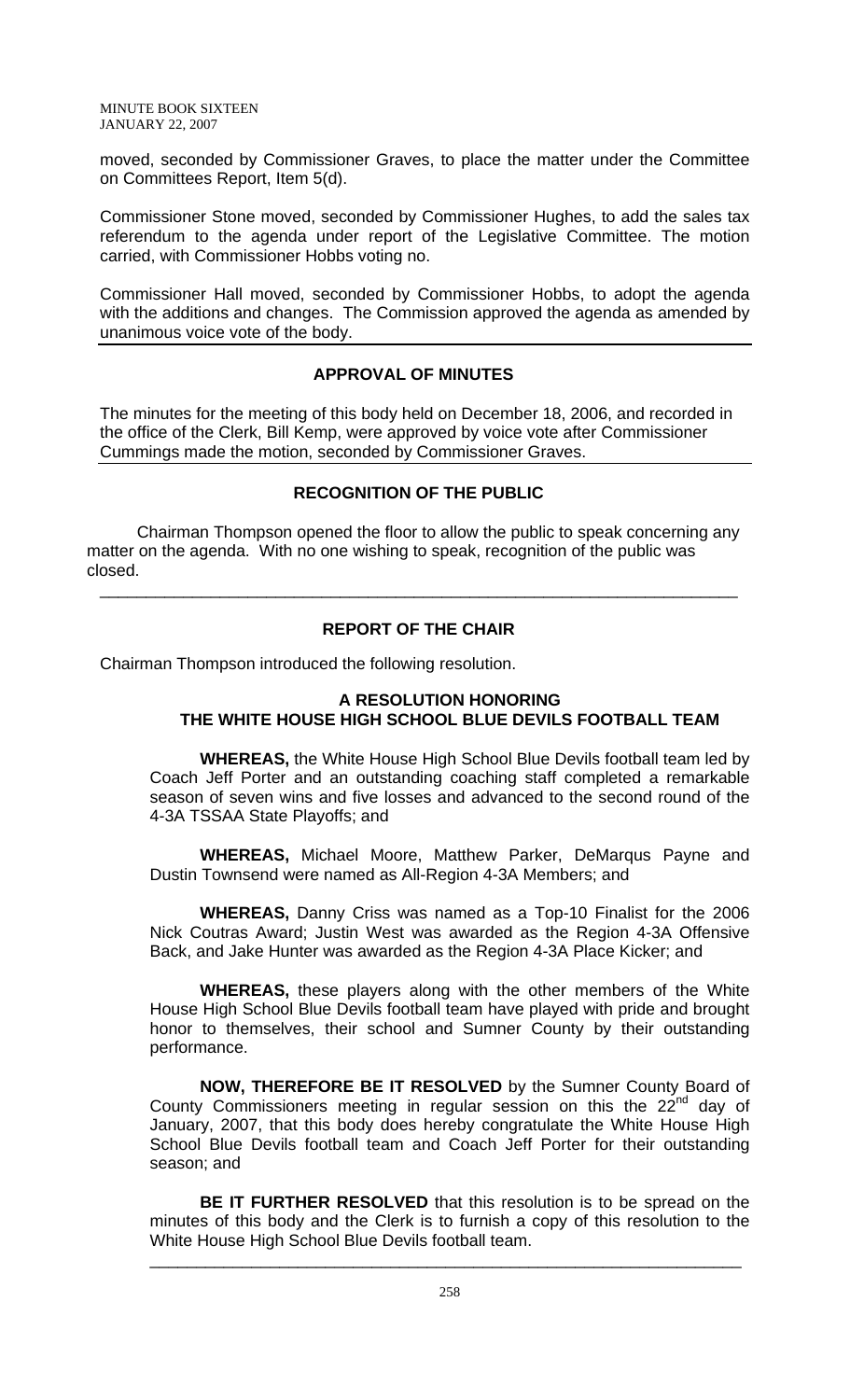Upon motion of Commissioner Hobbs, seconded by Commissioner Pospisil, the Commission voted to approve the certificate of recognition honoring the White House High School football team.

\_\_\_\_\_\_\_\_\_\_\_\_\_\_\_\_\_\_\_\_\_\_\_\_\_\_\_\_\_\_\_\_\_\_\_\_\_\_\_\_\_\_\_\_\_\_\_\_\_\_\_\_\_\_\_\_\_\_\_\_\_\_\_\_\_\_\_\_\_

Chairman Thompson introduced the following resolution:

# **A RESOLUTION HONORING THE STATION CAMP HIGH SCHOOL BISON FOOTBALL TEAM**

**WHEREAS,** the Station Camp High School Bison football team led by Coach Shaun Hollinsworth and an outstanding coaching staff completed a remarkable season of ten wins and two losses with a 4-3A TSSAA State Playoffs victory, which was a first in the school's history; and

**WHEREAS,** Randall Toney was named the Sumner County MVP Offensive Player while Spenser Tope, Seth Poskey, Jacob Barker and Jordan Hamblen were named as All-County 1<sup>st</sup> Team Members and Colin Smiley, Richard Bailey, Ben Roberts, Hunter Tope and James Button were named as All-County 2<sup>nd</sup> Team Members; and

**WHEREAS,** these players along with the other members of the Station Camp High School Bison football team have played with pride and brought honor to themselves, their school and Sumner County by their outstanding performance.

**NOW, THEREFORE BE IT RESOLVED** by the Sumner County Board of County Commissioners meeting in regular session on this the  $22<sup>nd</sup>$  day of January, 2007, that this body does hereby congratulate the Station Camp High School Bison football team and Coach Shaun Hollinsworth for their outstanding season; and

**BE IT FURTHER RESOLVED** that this resolution is to be spread on the minutes of this body and the Clerk is to furnish a copy of this resolution to the Station Camp High School Bison football team.

\_\_\_\_\_\_\_\_\_\_\_\_\_\_\_\_\_\_\_\_\_\_\_\_\_\_\_\_\_\_\_\_\_\_\_\_\_\_\_\_\_\_\_\_\_\_\_\_\_\_\_\_\_\_\_\_\_\_\_\_\_\_\_\_

Upon motion of Commissioner Holt, seconded by Commissioner Matthews, the Commission voted to approve the certificate of recognition honoring the Station Camp High School football team.

\_\_\_\_\_\_\_\_\_\_\_\_\_\_\_\_\_\_\_\_\_\_\_\_\_\_\_\_\_\_\_\_\_\_\_\_\_\_\_\_\_\_\_\_\_\_\_\_\_\_\_\_\_\_\_\_\_\_\_\_\_\_\_\_\_\_\_\_\_

Chairman Thompson directed the Clerk to post the following notice:

# **NOTICE OF PUBLIC HEARING**

There will be a Public Hearing before the Sumner County Commission on January 22, 2007, at 7:00 p.m. in the Sumner County Administration Building Commission Chambers located at 355 N. Belvedere Drive, Gallatin, TN.

Wayne Briley is requesting to have his property rezoned from Agricultural to Industrial subject property is located on Highway 76, contains 1.4 acres, and is on Tax Map 58, Parcel 78 and 78.01.

A copy of this request is on file in the Sumner County Planning Office which is located in Room 108 at the Sumner County Administration Building, 355 N. Belvedere Drive, Gallatin, TN.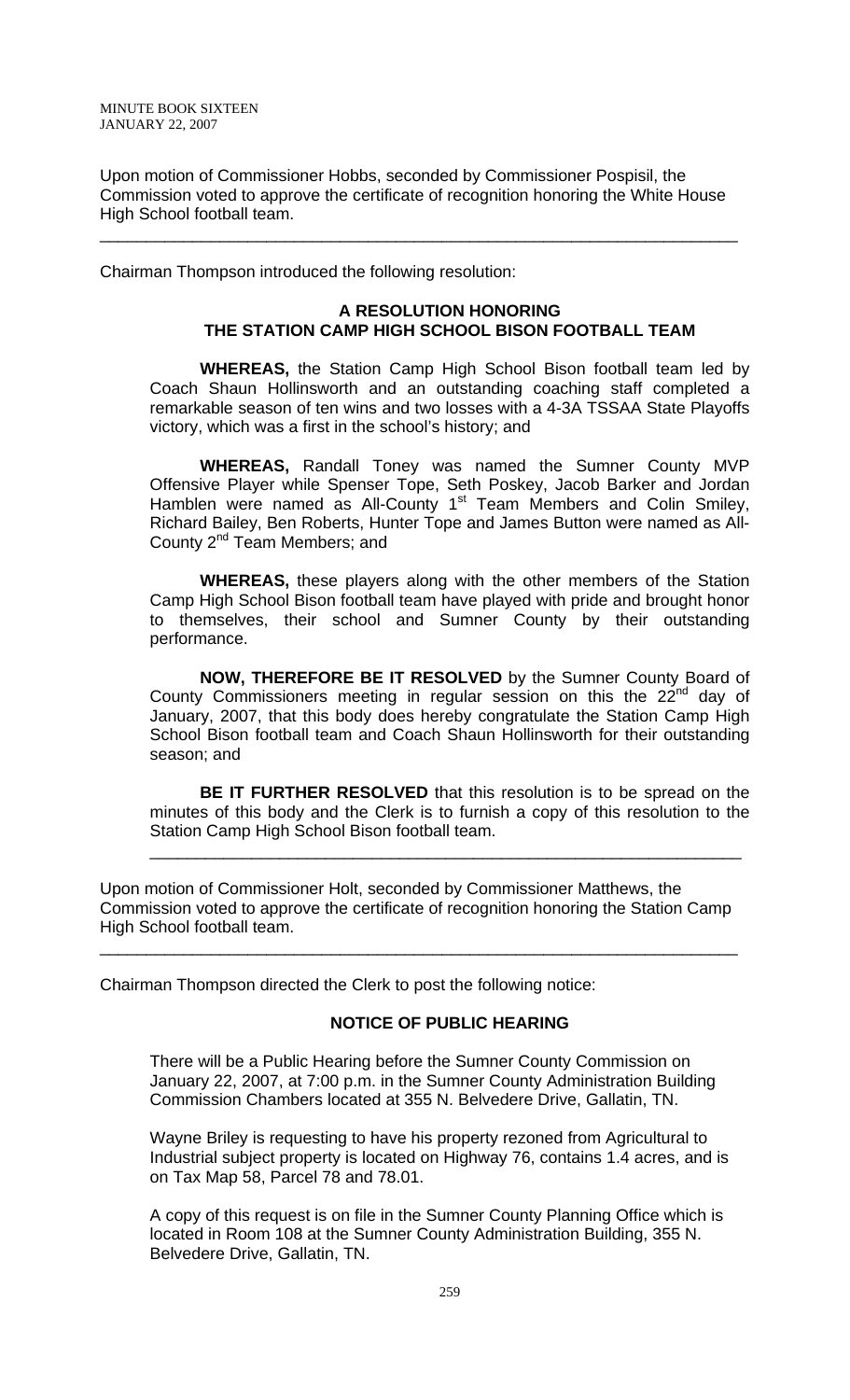Anyone having an interest, desiring to comment or ask questions concerning this request is invited to attend this meeting or call the Sumner County Planning Office at (615) 451-6097.

\_\_\_\_\_\_\_\_\_\_\_\_\_\_\_\_\_\_\_\_\_\_\_\_\_\_\_\_\_\_\_\_\_\_\_\_\_\_\_\_\_\_\_\_\_\_\_\_\_\_\_\_\_\_\_\_\_\_\_\_\_\_\_\_

Chairman Thompson declared the public hearing open. With no one wishing to speak, the Chairman declared the public hearing closed.

\_\_\_\_\_\_\_\_\_\_\_\_\_\_\_\_\_\_\_\_\_\_\_\_\_\_\_\_\_\_\_\_\_\_\_\_\_\_\_\_\_\_\_\_\_\_\_\_\_\_\_\_\_\_\_\_\_\_\_\_\_\_\_\_\_\_\_\_\_\_\_\_

Commissioner Hobbs moved, seconded by Commissioner Holt, to approve the following resolution:

## **0701-01 A RESOLUTION APPROVING A ZONING RECLASSIFICATION FROM AGRICULTURAL TO INDUSTRIAL, LOCATED ON HIGHWAY 76, TAX MAP 58, PARCEL 78 & 78.01, CONTAINING 1.4 ACRES**

**BE IT RESOLVED** by the Sumner County Board of County Commissioners meeting in regular session on this the  $22<sup>nd</sup>$  day of January, 2007, that this body hereby approves a zoning reclassification from Agricultural to Industrial, 1.4 acres, located on Highway 76, Tax Map 58, Parcel 78 & 78.01 (Office of the Tax Assessor).

\_\_\_\_\_\_\_\_\_\_\_\_\_\_\_\_\_\_\_\_\_\_\_\_\_\_\_\_\_\_\_\_\_\_\_\_\_\_\_\_\_\_\_\_\_\_\_\_\_\_\_\_\_\_\_\_\_\_\_\_\_\_\_\_

Commissioner Holt reported that the Planning Commission voted unanimously for the re-zoning. The electronic vote was recorded in the following manner:

| 0701-01     |   | Yes - 23         |   | $No - 0$  |   | $Abs - 0$    | 7:21:03 PM |
|-------------|---|------------------|---|-----------|---|--------------|------------|
| Satterfield | v | LeMarbre         |   | Goode     |   |              |            |
| Graves      |   | Vaughn           |   | Kimbrough | Y | Pospisil     |            |
| Hall        |   | <b>Hendricks</b> |   | Hughes    | Y | <b>Hobbs</b> |            |
| Cummings    |   | England          |   | Hvde      |   | Stone        |            |
| Fennell     |   | <b>Matthews</b>  | ✓ | Decker    | v | Freels       |            |
| Akins       |   | Holt             |   | Moser     |   | Skidmore     |            |

# **FINANCIAL MANAGEMENT COMMITTEE**

Chairman Thompson reported that the Financial Management Committee voted on a plan to restructure debt in the County. He said the plan would be presented in conjunction with the release of a report from the School Location Task Force.

\_\_\_\_\_\_\_\_\_\_\_\_\_\_\_\_\_\_\_\_\_\_\_\_\_\_\_\_\_\_\_\_\_\_\_\_\_\_\_\_\_\_\_\_\_\_\_\_\_\_\_\_\_\_\_\_\_\_\_\_\_\_\_\_\_\_\_\_\_\_\_\_\_\_

# **REPORT FROM COUNTY OFFICIALS**

 By motion of Commissioner Hall, seconded by Commissioner Goode, the commissioners approved unanimously the filing as received of the following reports: County Investments, County General Fund, County Debt Service Fund, County Highway Fund, County Capital Outlay Fund, School General Purpose Fund, School Federal Projects Fund, School Food Service Fund, Employee Health Insurance Trust Fund, Employee Dental Insurance Trust Fund, Casualty Insurance Trust Fund, County Trustee Funds, Special Reports: County Dental Insurance Claim Payments, County Health Insurance Claim Payments, County Property Tax Collections, County EMS Billing/Collections/Balances, County Sales Tax Collections, County Wheel Tax Collections, County Tax Rates/Property Values and County School Loan Program Rates. Approval of the filing of these records does not certify to the accuracy of the documents.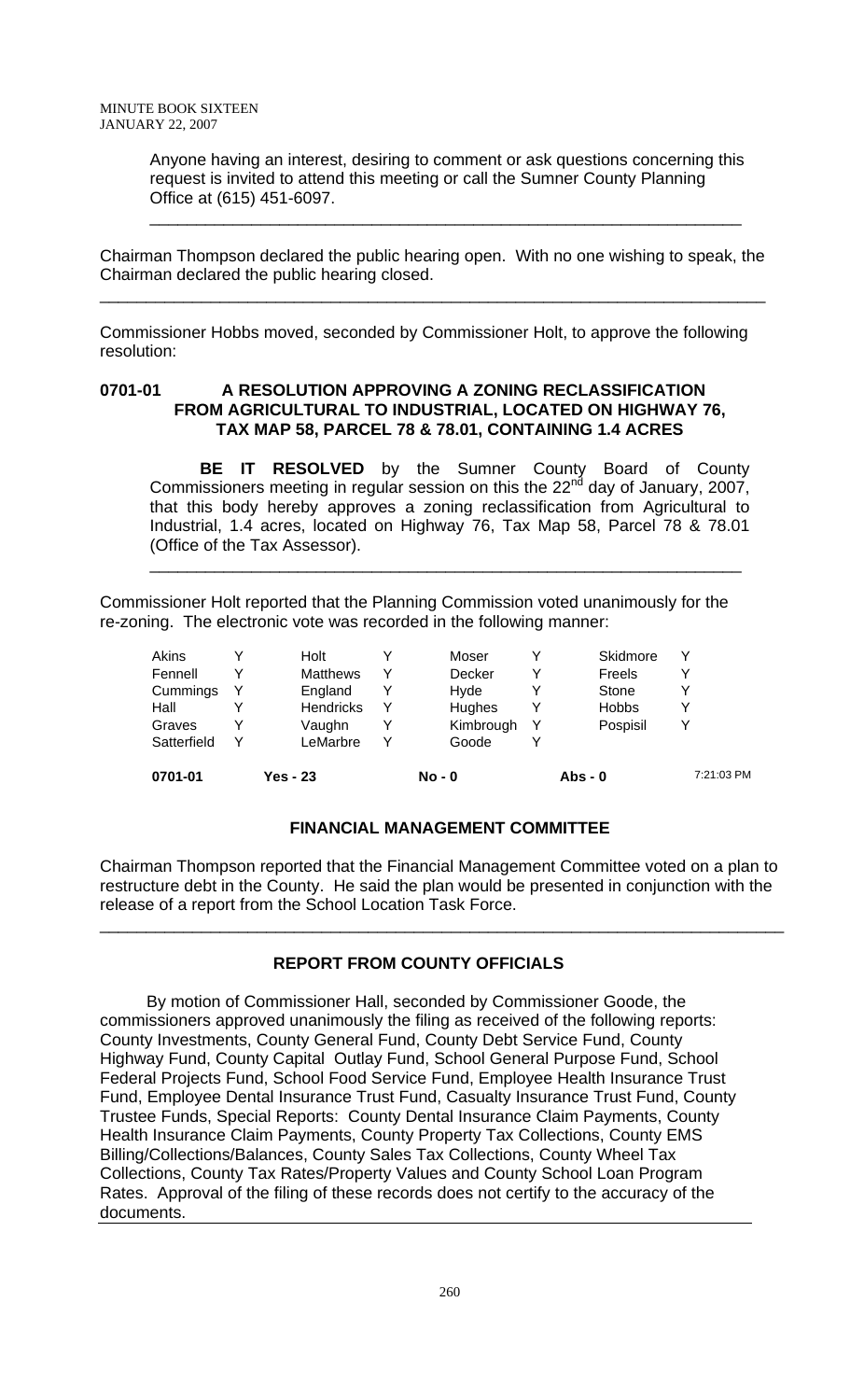Chairman Thompson introduced the following resolution:

#### **0701-NOT A RESOLUTION TO APPROVE AND ACCEPT APPLICATIONS FOR NOTARY PUBLIC POSITIONS AND PERSONAL SURETY GUARANTORS**

 **WHEREAS,** according to the law of the State of Tennessee, an individual must apply for the office of notary public in the county of residence, or of their principal place of business; and

 **WHEREAS**, state statute requires personal sureties making bonds for notaries publics to be approved by the Sumner County Commission; and

 **WHEREAS,** said applicant must be approved by the County Commission assembled; and

 **WHEREAS,** Bill Kemp, Sumner County Clerk, has certified according to the records of his office that the persons named on the attached listing labeled "SUMNER COUNTY NOTARY PUBLIC APPLICATIONS and SURETY GUARANTORS" have duly applied for the positions so sought; and

#### **BE IT FURTHER RESOLVED THAT THIS TAKE EFFECT FROM AND AFTER PASSAGE.**

**\_\_\_\_\_\_\_\_\_\_\_\_\_\_\_\_\_\_\_\_\_\_\_\_\_\_\_\_\_\_\_\_\_\_\_\_\_\_\_\_\_\_\_\_\_\_\_\_\_\_\_\_\_\_\_\_\_\_\_\_\_\_\_**

AGEE, LINDA BEVELS ANDREWS, JANICE D BELLAR, LISA S BLAISDELL, TAUNA KAE BURGESS, CHERYL BUTLER, MELINDA ANN CALLIS, SARAH M CLARK, KAREN S COOK, BRENDA KAYE CRAFTON, TRUDY G CURTIS, ANN F. DOWLEN, DARLENE ELLIS, AMBER M ELMORE, FRANCES DARLENE GILLIAM, JULIA GRUBBS, JAMIE L HAMMER, TAMMY G JONES, HELEN LINNEMAN, TINA MICHELLE LOWHORN, BRYAN WADE MAYES, LARRY W

MORGAN, ROBIN POTTER, KAREN DENISE REESE, CYNTHIA G RICKETTS, DELORES CAROL ROBERTSON, DEBRA ELAINE SANDU, REBECCA SIRCY, LESLIE DENISE SLUSHER, GREGORY L STOVALL, BEVERLY J STRONG, ELIZABETH PAIGE BROWN VAUGHN, A MAHOGANY WARD, CARIE MARIE WASILL, EBONY T WHITE, KATHY SUE WILLIAMS, JANA JINAE SURETY: LEON STRONG SCOTT STRONG

Upon motion of Commissioner Matthews, seconded by Commissioner Goode, voting was recorded in the following manner:

| Akins       |   | Holt             |   | Moser     |   | Skidmore     | ٧ |
|-------------|---|------------------|---|-----------|---|--------------|---|
| Fennell     |   | <b>Matthews</b>  | v | Decker    | v | Freels       |   |
| Cummings    |   | England          |   | Hvde      |   | Stone        | v |
| Hall        |   | <b>Hendricks</b> |   | Hughes    |   | <b>Hobbs</b> | v |
| Graves      |   | Vaughn           |   | Kimbrough |   | Pospisil     | v |
| Satterfield | v | LeMarbre         |   | Goode     |   |              |   |

**NOTARIES Yes - 23 No - 0 Abs - 0** 7:23:36 PM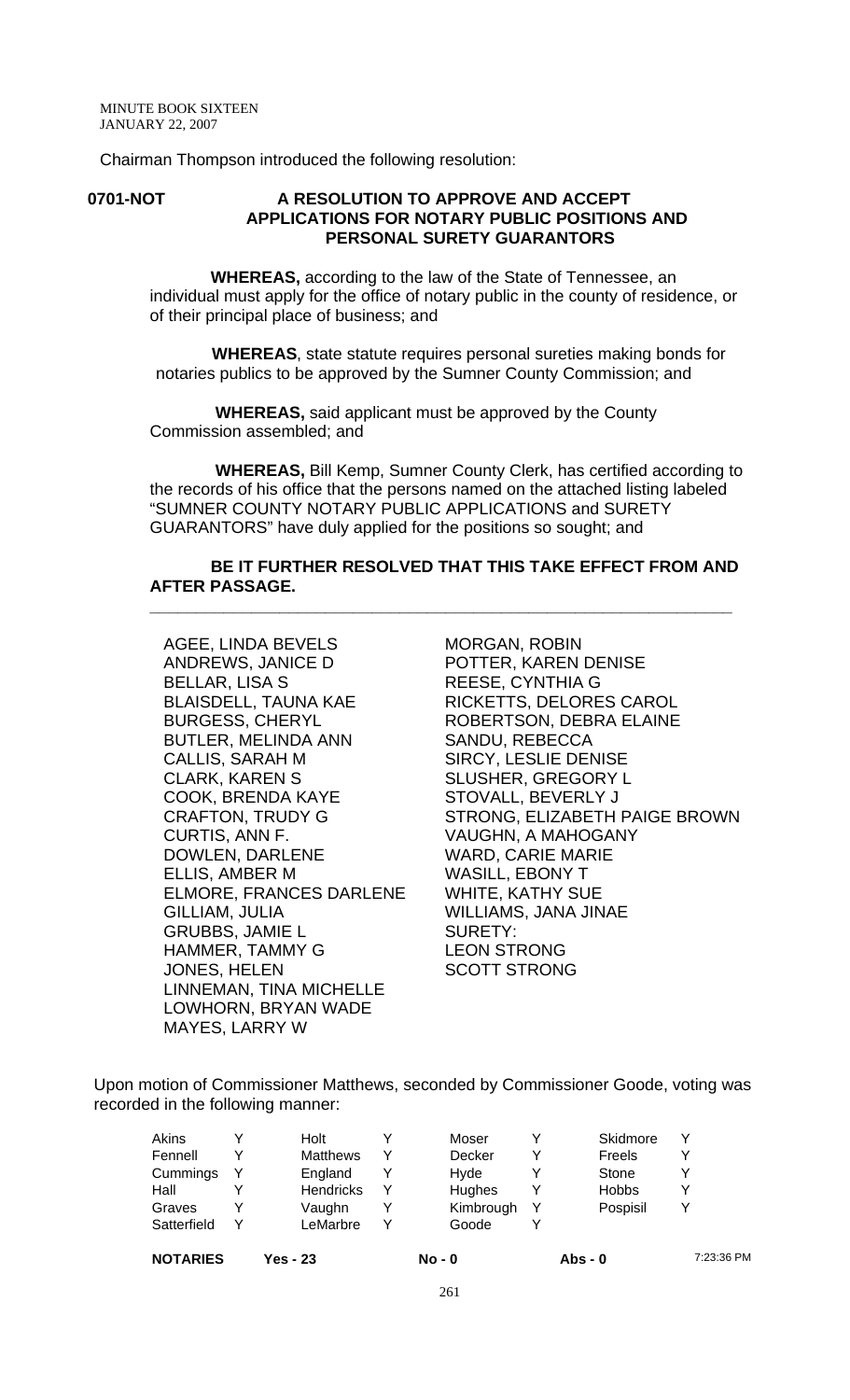Chairman Thompson declared the election of notaries public by the body.

# **COMMITTEE ON COMMITTEES**

\_\_\_\_\_\_\_\_\_\_\_\_\_\_\_\_\_\_\_\_\_\_\_\_\_\_\_\_\_\_\_\_\_\_\_\_\_\_\_\_\_\_\_\_\_\_\_\_\_\_\_\_\_\_\_\_\_\_\_\_\_\_\_\_\_\_\_\_\_

Commissioner LeMarbre announced the expiring appointments on the Sumner County Extension Agency - Cathy Adams – Farm Woman; Saundra Ridings Boyd – Commissioner; and James Rippy – Farmer. The recommendations from the Extension Agency were Cathy Adams, Saundra Ridings Boyd and Ralph Cook, respectively.

Commissioner LeMarbre introduced the expiring term of Jim Williams, Roy Hixson, Cynthia Hall Templeton, Ragan Hall and Ralph Collier (who resigned) on the Sumner County Planning Commission. The County Executive's recommendations were to re-appoint the four currently serving and to appoint Bill Thompson to fill Ralph Collier's term.

Commissioner LeMarbre announced one appointment to the Self Insurance Board to fill the vacancy created by the resignation of David Kimbrough. The committee's recommendation was to appoint Commissioner Hobbs to fill the vacancy.

Commissioner LeMarbre introduced the vacant seat of Paul Freels on the Health and Safety Standards Board. The County Executive recommended the appointment of Howell Wilson to fill the unexpired term.

Commissioner LeMarbre moved, seconded by Commissioner Hobbs, to group the appointments. The motion carried.

Commissioner Graves moved, seconded by Commissioner Matthews, to approve the appointments. The motion carried.

Commissioner LeMarbre announced the following appointments for next month:

- a) Appointments to the Tourism Board to replace Barbara Parker as Citizen; and add a Commission member to fill the vacancy of Commission Chairman
- b) Appointment to fill unexpired term of Jimmy Overton on the Sheriff's Civil Service Board
- c) Filling the expired term of Tommy Marlin on the Highway Commission
- d) Special Election for a vacancy in the Seventh School Board District. She stated that resumes can be filed in the County Clerk's office.

# **HIGHWAY COMMISSION**

\_\_\_\_\_\_\_\_\_\_\_\_\_\_\_\_\_\_\_\_\_\_\_\_\_\_\_\_\_\_\_\_\_\_\_\_\_\_\_\_\_\_\_\_\_\_\_\_\_\_\_\_\_\_\_\_\_\_\_\_\_\_\_\_\_\_\_\_\_\_\_\_\_\_\_

Commissioner Hall stated that Resolution 0701-07 was approved by the Highway Commission and is reported under the Budget Committee report.

# **EDUCATION COMMITTEE**

**\_\_\_\_\_\_\_\_\_\_\_\_\_\_\_\_\_\_\_\_\_\_\_\_\_\_\_\_\_\_\_\_\_\_\_\_\_\_\_\_\_\_\_\_\_\_\_\_\_\_\_\_\_\_\_\_\_\_\_\_\_\_\_\_\_\_\_\_\_**

There was no report from the Education Committee.

# **GENERAL OPERATIONS COMMITTEE**

**\_\_\_\_\_\_\_\_\_\_\_\_\_\_\_\_\_\_\_\_\_\_\_\_\_\_\_\_\_\_\_\_\_\_\_\_\_\_\_\_\_\_\_\_\_\_\_\_\_\_\_\_\_\_\_\_\_\_\_\_\_\_\_\_\_\_\_\_\_**

Commissioner Holt introduced the following resolution and moved for approval. Commissioner England seconded the motion.

## **0701-02 A RESOLUTION ENDORSING THE CONCEPT OF A LAND SWAP BETWEEN THE CITY OF GALLATIN AND SUMNER COUNTY IN ORDER TO FACILITATE THE CONSTRUCTION OF THE SUMNER COUNTY ARCHIVES ON THE GALLATIN SQUARE**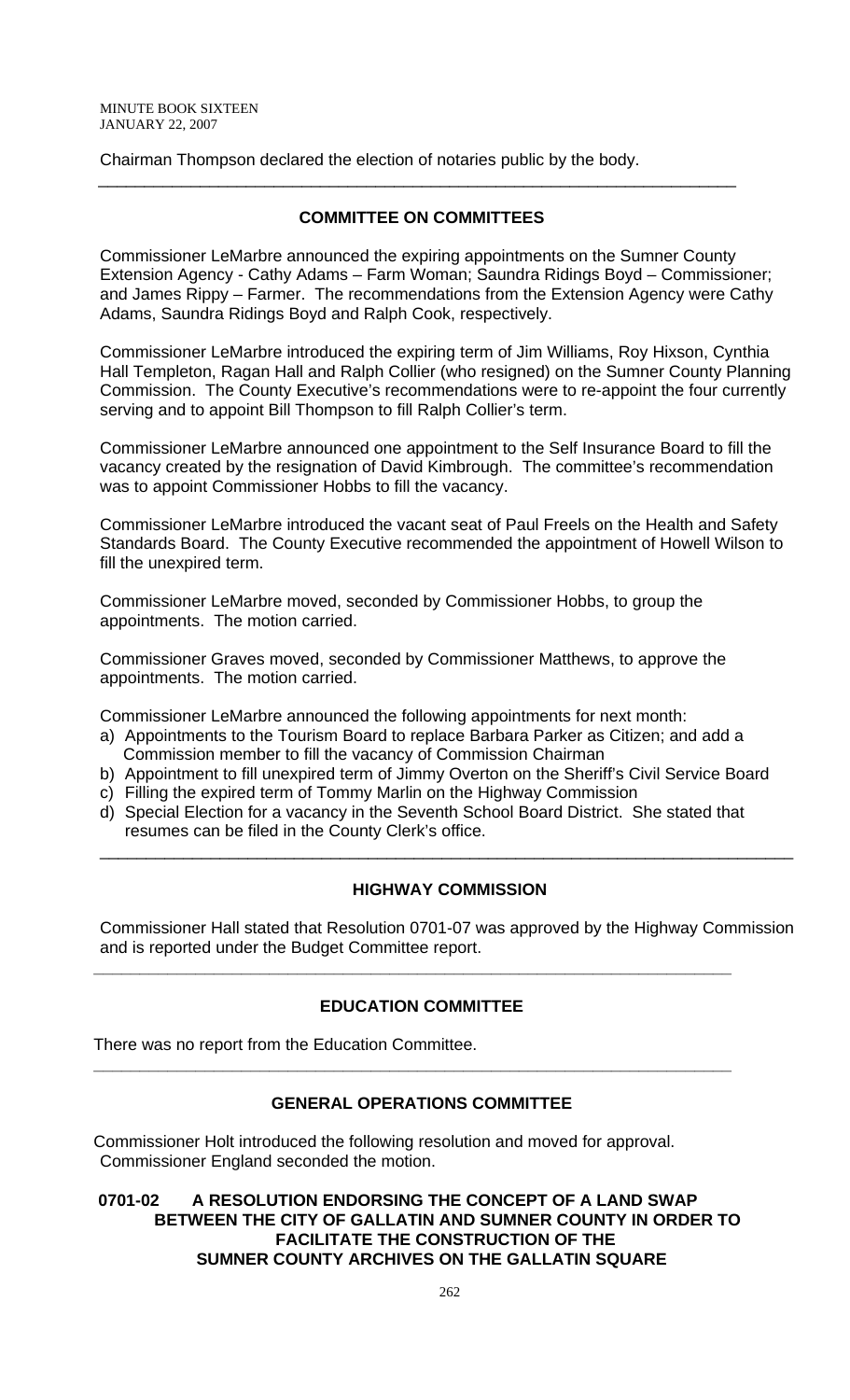**BE IT RESOLVED** by the Sumner County Board of County Commissioners meeting in regular session on this the 22<sup>nd</sup> day of January, 2007, that this body does hereby endorse the land swap between Sumner County and the City of Gallatin in order to construct the County Archives building in the downtown Gallatin area; and

 **BE IT FURTHER RESOLVED** that in order for this concept to take place the property known as the old Sumner County Archives building (also known as the old post office) shall be swapped with property obtained by the City of Gallatin from the First Baptist Church of Gallatin; and

 **BE IT FURTHER RESOLVED** that the city will then tear down the old archives building and construct a new parking lot for the Baptist Church; and

 **BE IT FURTHER RESOLVED** that with these efforts confirmed the County shall construct the archives building in a matter similar to the new Gallatin library on what is presently known as the Baptist Church parking lot; and

**BE IT FURTHER RESOLVED** that the agricultural extension office presently located in the old archives building will be relocated to the Carmack Library on Hartsville Pike; and

 **BE IT FURTHER RESOLVED** that the General Operations Committee and the County Executive shall work to finalize all details of this concept.

\_\_\_\_\_\_\_\_\_\_\_\_\_\_\_\_\_\_\_\_\_\_\_\_\_\_\_\_\_\_\_\_\_\_\_\_\_\_\_\_\_\_\_\_\_\_\_\_\_\_\_\_\_\_\_\_\_\_\_\_\_\_\_\_\_\_\_\_\_\_\_\_\_\_\_\_\_\_\_\_\_\_\_\_\_

Commissioner Kimbrough moved to amend the resolution to include as clause "B", language, such that construction of the Archives downtown would not cost more than the original cost to build at the Administration Building location. Commissioners Holt and England agreed to incorporate the amendment into the main motion.

Commissioner Hughes moved, seconded by Commissioner Cummings, to refer the matter to the General Operations Committee for further study.

The electronic vote to refer the resolution was recorded in the following manner:

| REFER-02    | 7:43:58 PM        |
|-------------|-------------------|
| Satterfield |                   |
| Graves      | Pospisil<br>N     |
| Hall        | <b>Hobbs</b><br>N |
| Cummings    | Υ<br>Stone        |
| Fennell     | Freels<br>Α       |
| Akins       | v<br>Skidmore     |
|             |                   |

Chairman Thompson declared the referral approved by the body.

# **EMERGENCY MEDICAL SERVICES COMMITTEE**

 **\_\_\_\_\_\_\_\_\_\_\_\_\_\_\_\_\_\_\_\_\_\_\_\_\_\_\_\_\_\_\_\_\_\_\_\_\_\_\_\_\_\_\_\_\_\_\_\_\_\_\_\_\_\_\_\_\_\_\_\_\_\_\_\_\_\_\_\_\_**

There was no report from the Emergency Medical Services Committee.

# **PUBLIC WORKS COMMITTEE**

Commissioner Goode reported that the Public Works Committee continues to work on solutions for the public water system in the northern part of the County.

\_\_\_\_\_\_\_\_\_\_\_\_\_\_\_\_\_\_\_\_\_\_\_\_\_\_\_\_\_\_\_\_\_\_\_\_\_\_\_\_\_\_\_\_\_\_\_\_\_\_\_\_\_\_\_\_\_\_\_\_\_\_\_\_\_\_\_\_\_\_

**\_\_\_\_\_\_\_\_\_\_\_\_\_\_\_\_\_\_\_\_\_\_\_\_\_\_\_\_\_\_\_\_\_\_\_\_\_\_\_\_\_\_\_\_\_\_\_\_\_\_\_\_\_\_\_\_\_\_\_\_\_\_\_\_\_\_\_\_\_**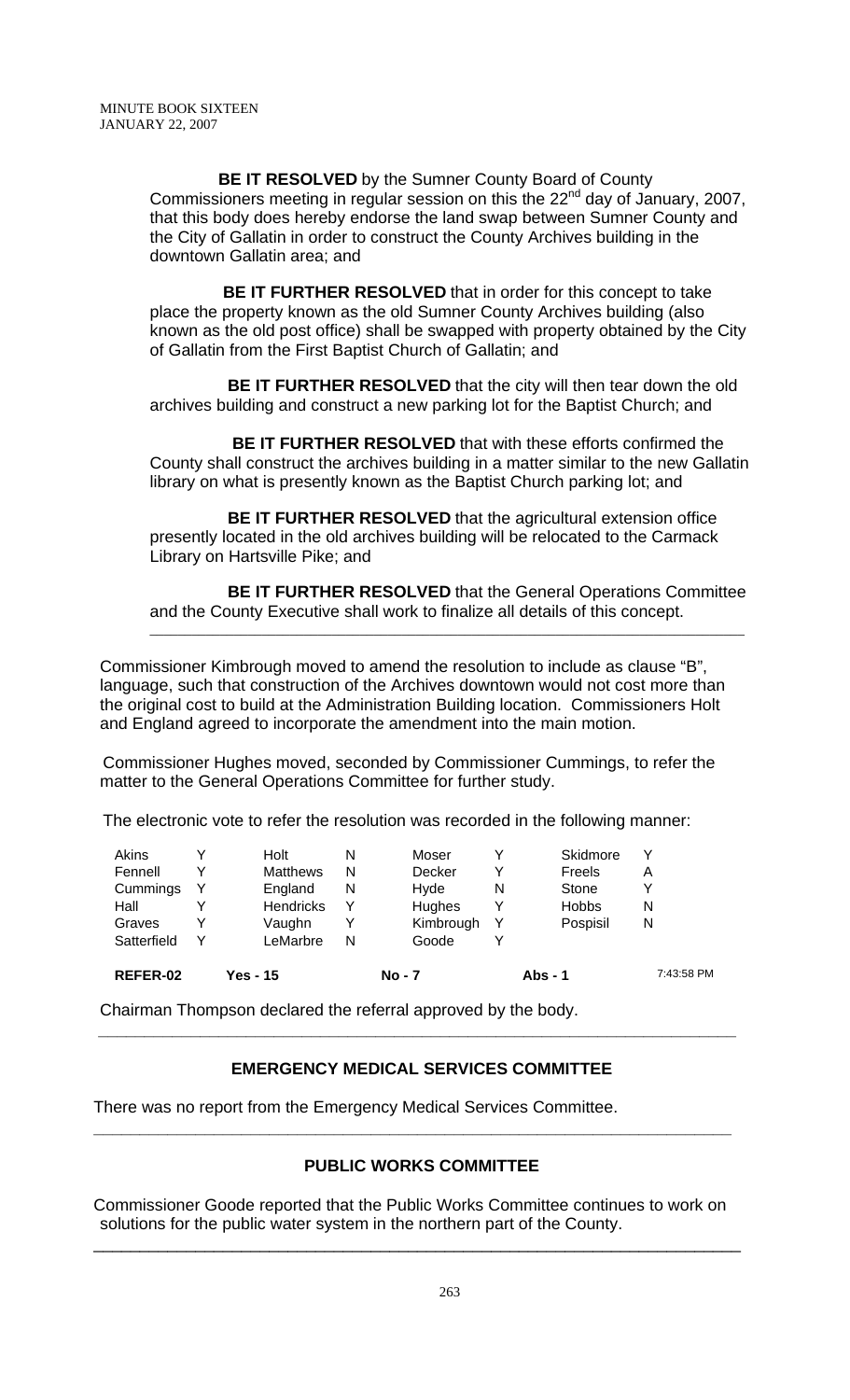## **LEGISLATIVE COMMITTEE**

Commissioner Hyde introduced the following resolution and moved for approval. Commissioner LeMarbre seconded the motion.

## **0701-03 A RESOLUTION CREATING AN AD HOC ETHICS COMMITTEE TO STUDY THE NEW ETHICS REQUIREMENTS FOR SUMNER COUNTY**

**BE IT RESOLVED** by the Sumner County Board of County Commissioners meeting in regular session on this the 22<sup>nd</sup> day of January, 2007, that this body hereby creates an Ad Hoc Ethics Committee to study the new ethics requirements for Sumner County and report back to the County Commission; and

**BE IT FURTHER RESOLVED** that the following members are appointed to this committee:

| Hank Thompson        | Leah May Dennen    |
|----------------------|--------------------|
| <b>Billy Hobbs</b>   | <b>Paul Decker</b> |
| <b>Bob Hendricks</b> | Jim Vaughn         |
|                      |                    |

The electronic vote was recorded in the following manner:

| Yes - 19        |   | $No - 2$  |   | Abs - $1$    | 7:48:46 PM |
|-----------------|---|-----------|---|--------------|------------|
| Moser           |   | Skidmore  | v |              |            |
| LeMarbre        |   | Goode     |   |              |            |
| Vaughn          |   | Kimbrough | Y | Pospisil     | Υ          |
| England         | N | Hughes    |   | <b>Hobbs</b> | ٧          |
| <b>Matthews</b> |   | Hvde      |   | Stone        | v          |
| Holt            |   | Decker    |   | Freels       | Υ          |
|                 |   |           |   |              |            |

Chairman Thompson declared the resolution approved by the body.

# **LOCAL OPTION SALES TAX**

Chairman Thompson recognized Law Director Leah Dennen who stated that before the City of Portland can move forward with its plan to place a referendum on the ballot concerning an increase in the Local Option Sales Tax, the County has to either reject or approve a referendum to raise the county portion of the Local Option Sales Tax.

\_\_\_\_\_\_\_\_\_\_\_\_\_\_\_\_\_\_\_\_\_\_\_\_\_\_\_\_\_\_\_\_\_\_\_\_\_\_\_\_\_\_\_\_\_\_\_\_\_\_\_\_\_\_\_\_\_\_\_\_\_\_\_\_\_\_\_\_\_\_\_

Commissioner Stone moved, seconded by Commissioner Hobbs, to reject a county referendum on the Local Option Sales Tax. The electronic vote was recorded in the following manner:

| <b>REJECT</b> | <b>Yes - 21</b>  |   | No - 0        |   | Abs - 1      | 7:53:04 PM |
|---------------|------------------|---|---------------|---|--------------|------------|
| Satterfield   | LeMarbre         |   | Goode         |   |              |            |
| Graves        | Vaughn           |   | Kimbrough     | Y |              |            |
| Hall          | <b>Hendricks</b> | Y | <b>Hughes</b> |   | Pospisil     | Y          |
| Cummings      | England          |   | Hvde          |   | <b>Hobbs</b> | ∨          |
| Fennell       | Matthews         |   | Decker        |   | Stone        | ∨          |
| Akins         | Holt             |   | Moser         |   | Freels       | A          |
|               |                  |   |               |   |              |            |

Chairman Thompson declared passage of the motion to reject a county referendum on the Local Option Sales Tax.

\_\_\_\_\_\_\_\_\_\_\_\_\_\_\_\_\_\_\_\_\_\_\_\_\_\_\_\_\_\_\_\_\_\_\_\_\_\_\_\_\_\_\_\_\_\_\_\_\_\_\_\_\_\_\_\_\_\_\_\_\_\_\_\_\_\_\_\_\_\_\_\_\_

#### **BUDGET COMMITTEE**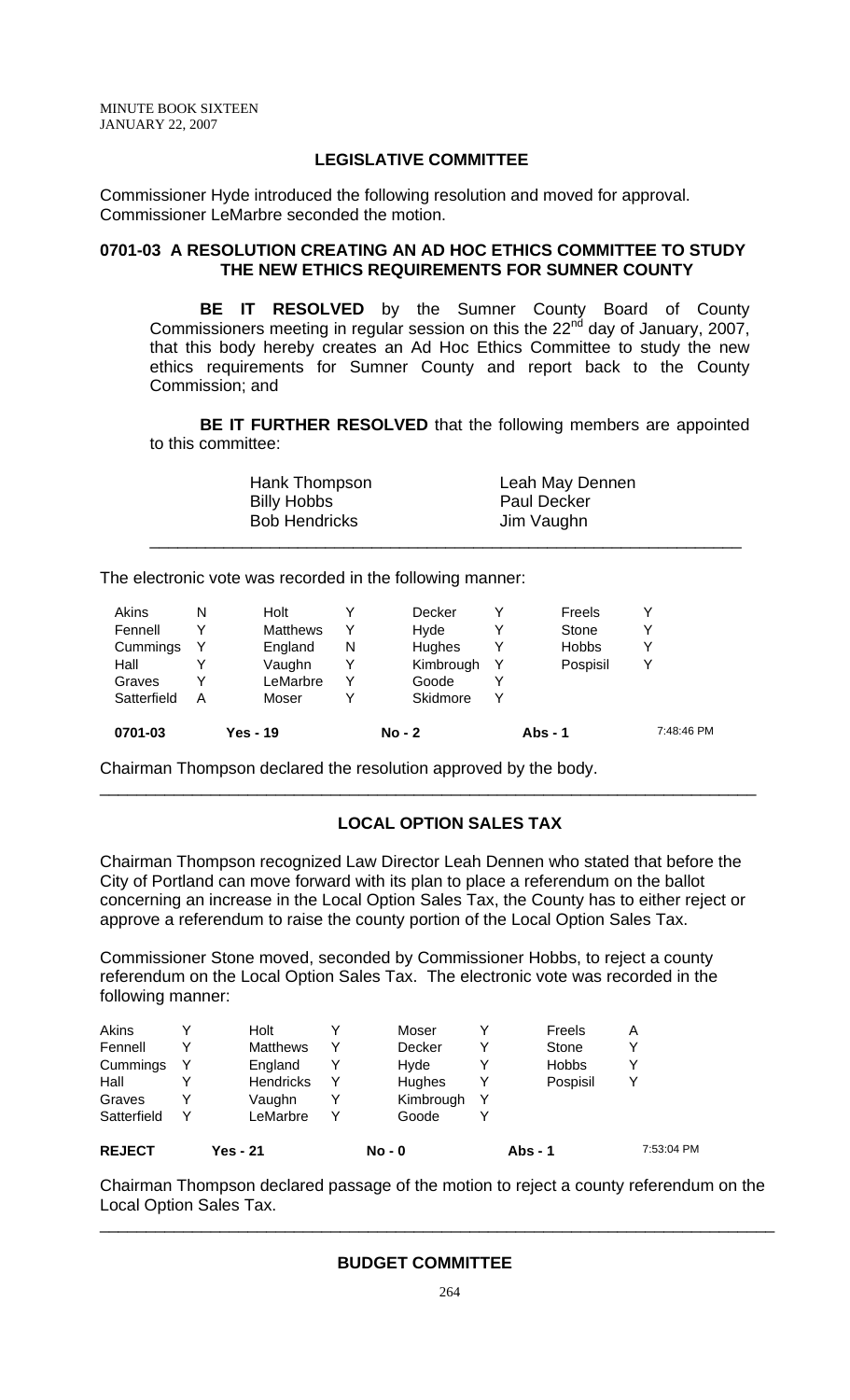Commissioner Moser introduced the following resolution and moved for approval. Commissioner Holt seconded the motion.

#### **0701-04 A RESOLUTION APPROPRIATING \$18,876.00 FROM THE COUNTY GENERAL FUND RESERVE ACCOUNT TO THE GIS ENTERPRISES ACCOUNT OF THE TAX ASSESSOR AS CARRY-OVER FROM UNSPENT FUNDS FROM FY 2005-2006**

**BE IT RESOLVED** by the Sumner County Board of County Commissioners meeting in regular session on this the 22<sup>nd</sup> day of January, 2007, that this body hereby appropriates \$18,876.00 from the County General Fund Reserve Account (101-39000) to the GIS Enterprises Account (101-52300-599) of the Tax Assessor as carry-over from unspent funds from FY 2005-2006.

\_\_\_\_\_\_\_\_\_\_\_\_\_\_\_\_\_\_\_\_\_\_\_\_\_\_\_\_\_\_\_\_\_\_\_\_\_\_\_\_\_\_\_\_\_\_\_\_\_\_\_\_\_\_\_\_\_\_\_\_\_\_\_\_

The electronic vote was recorded in the following manner:

| 0701-04     |   | <b>Yes - 22</b>  |   | No - 1    |   | $Abs - 0$    |   | 7:55:06 PM |
|-------------|---|------------------|---|-----------|---|--------------|---|------------|
| Satterfield | N | LeMarbre         | v | Goode     |   |              |   |            |
| Graves      | v | Vaughn           |   | Kimbrough |   | Pospisil     |   |            |
| Hall        |   | <b>Hendricks</b> | Y | Hughes    | v | <b>Hobbs</b> |   |            |
| Cummings    | Y | England          |   | Hvde      |   | Stone        |   |            |
| Fennell     | v | <b>Matthews</b>  | ∨ | Decker    | v | Freels       |   |            |
| Akins       |   | Holt             |   | Moser     |   | Skidmore     | v |            |
|             |   |                  |   |           |   |              |   |            |

Chairman Thompson declared the Resolution 0701-04 approved by the body on the first and final reading.

\_\_\_\_\_\_\_\_\_\_\_\_\_\_\_\_\_\_\_\_\_\_\_\_\_\_\_\_\_\_\_\_\_\_\_\_\_\_\_\_\_\_\_\_\_\_\_\_\_\_\_\_\_\_\_\_\_\_\_\_\_\_\_\_\_\_\_\_\_

Commissioner Moser introduced Resolution 0701-05 and 0701-06 and moved to group the resolutions. Commissioner Pospisil seconded the motion. Upon voice vote of the body, the Commission approved the grouping of the following two resolutions:

#### **0701-05 A RESOLUTION AUTHORIZING AD HOC INCREASES IN THE RETIREMENT BENEFITS PAYABLE TO CERTAIN RETIRED EMPLOYEES OF EMPLOYERS PARTICIPATING IN THE TENNESSEE CONSOLIDATED RETIREMENT SYSTEM (TCRS) PURSUANT TO CHAPTER 982 OF THE 2006 TENNESSEE PUBLIC ACTS**

**WHEREAS**, the Tennessee General Assembly enacted Chapter 982 of the 2006 Tennessee Public Acts: and

**WHEREAS**, effective January 1, 2007, said Chapter increases the retirement allowance of each retired teacher, wildlife officer, State police officer, and State general employee in accordance with the following schedule:

| <b>Date of Retirement</b> | <b>Percentage Increase</b> |  |  |  |  |  |
|---------------------------|----------------------------|--|--|--|--|--|
|                           |                            |  |  |  |  |  |
| <b>Prior to 7/2/75</b>    | 10.0%                      |  |  |  |  |  |
| 7/2/75-7/1/77             | 7.5%                       |  |  |  |  |  |
| 7/2/77-7/1/79             | 6.0%                       |  |  |  |  |  |
| 7/2/79-7/1/81             | 3.0%                       |  |  |  |  |  |
| 7/2/81-7/1/83             | 1.2%                       |  |  |  |  |  |
| 7/2/83-7/1/85             | 0.9%                       |  |  |  |  |  |
| 7/2/85-7/1/87             | 0.5%                       |  |  |  |  |  |
| 7/2/87-7/1/89             | $0.3\%$ ; and              |  |  |  |  |  |
|                           |                            |  |  |  |  |  |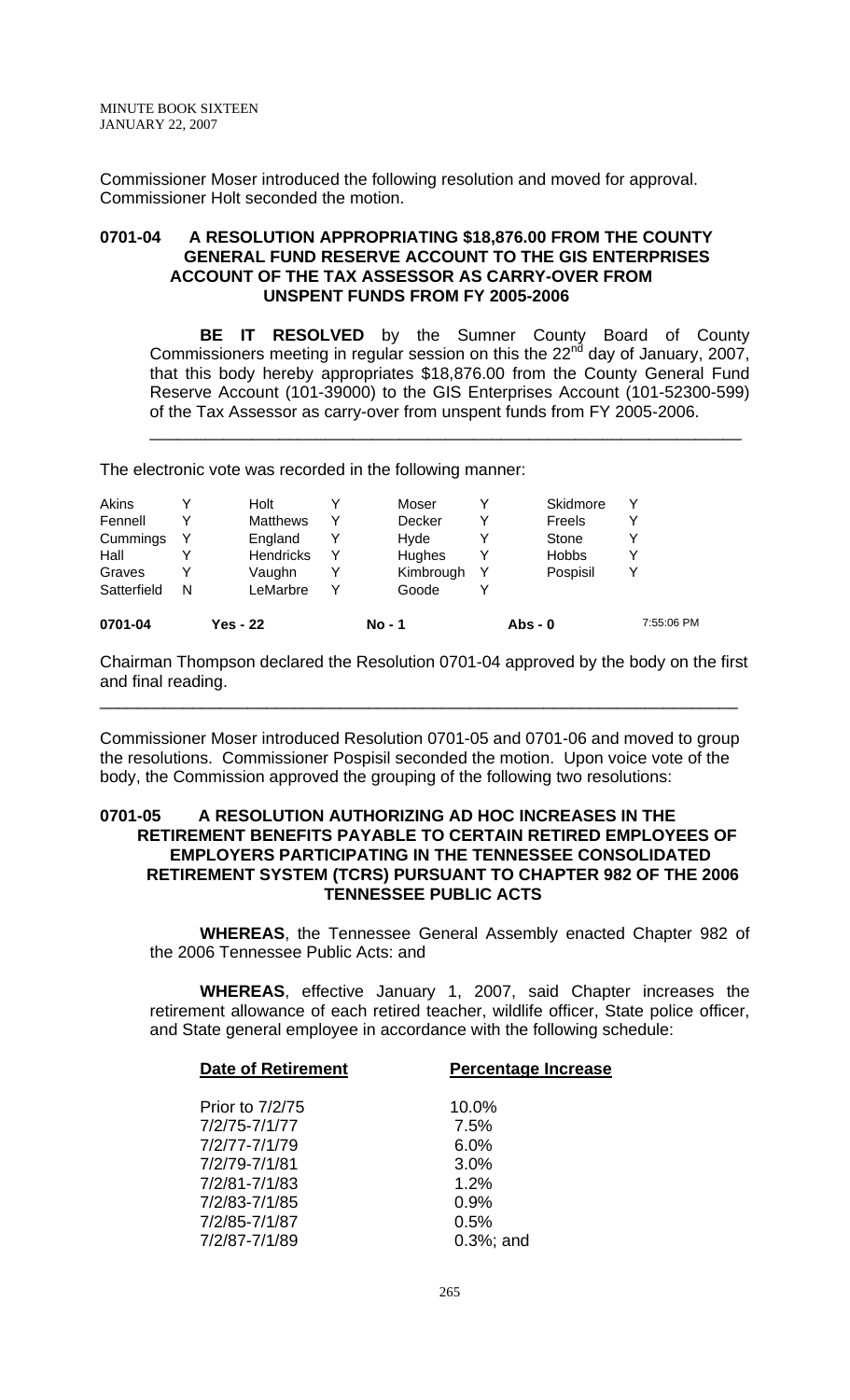**WHEREAS**, the above increases are in addition to any other increase in retirement benefits provided by Tennessee Code Annotated, Title 8, Chapter 36, Part 7, and are calculated without regard to the maximum benefit provisions of Tennessee Code Annotated, Sections 8-36-102 and 8-36-208(a); and

**WHEREAS**, said Chapter authorizes the chief governing body of any employer participating in the Tennessee Consolidated Retirement System pursuant to Title 8, Chapter 35, Part 2 of the Tennessee Code Annotated to elect to provide the above ad hoc increases to its retired firefighters, police officers and general employees in accordance with such Chapter by adopting a resolution to accept the associated liability and costs to provide such increases; and

**WHEREAS**, the Sumner County Commission desires to provide its retired firefighters, police officers and general employees with the above ad hoc increases in accordance with such Chapter.

**NOW, THEREFORE, BE IT RESOLVED** by the Sumner County Commission meeting in regular session on this the  $22<sup>nd</sup>$  day of January, 2007, does hereby elect to provide benefits to its retired firefighters, police officers and general employees in accordance with Public Chapter 982 and agrees to accept the associated liability and costs thereof; and

**BE IT FURTHER RESOLVED** that this increase in benefits shall not be paid retroactively, but shall become effective following the passage of this resolution.

\_\_\_\_\_\_\_\_\_\_\_\_\_\_\_\_\_\_\_\_\_\_\_\_\_\_\_\_\_\_\_\_\_\_\_\_\_\_\_\_\_\_\_\_\_\_\_\_\_\_\_\_\_\_\_\_\_\_\_\_\_\_\_\_

## **0701-06 A RESOLUTION APPROPRIATING \$33,284.00 FROM THE COUNTY GENERAL, HIGHWAY AND BOARD OF EDUCATION, RESERVE FUNDS TO TCRS FOR TCRS RETIREMENT ENHANCEMENT**

**BE IT RESOLVED** by the Sumner County Board of County Commissioners meeting in regular session on this the  $22<sup>nd</sup>$  day of January, 2007, that this body hereby appropriates \$33,284.00 from the appropriate County General, Highway and Board of Education, Reserve Funds to TCRS for TCRS Retirement Enhancement.

\_\_\_\_\_\_\_\_\_\_\_\_\_\_\_\_\_\_\_\_\_\_\_\_\_\_\_\_\_\_\_\_\_\_\_\_\_\_\_\_\_\_\_\_\_\_\_\_\_\_\_\_\_\_\_\_\_\_\_\_\_\_\_\_

Commissioner Moser moved approval of Resolutions 0701-05 and 0701-06. Commissioner Pospisil seconded the motion. Chairman Thompson recognized Director of Finance Rachel Nichols who explained the one-time benefit for 94 existing retirees. The majority of the funding will come from the Board of Education.

The electronic vote was recorded in the following manner:

| 0701-05/06  | Yes - 23 |                  | $No - 0$      |   | Abs - 0      |   | 8:03:58 PM |
|-------------|----------|------------------|---------------|---|--------------|---|------------|
| Satterfield | v        | LeMarbre         | Goode         |   |              |   |            |
| Graves      |          | Vaughn           | Kimbrough     | Y | Pospisil     |   |            |
| Hall        |          | <b>Hendricks</b> | <b>Hughes</b> | Y | <b>Hobbs</b> | v |            |
| Cummings    |          | England          | Hvde          |   | Stone        |   |            |
| Fennell     |          | <b>Matthews</b>  | Decker        | Y | Freels       |   |            |
| Akins       |          | Holt             | Moser         | Y | Skidmore     |   |            |
|             |          |                  |               |   |              |   |            |

Chairman Thompson declared that Resolutions 0701-05 and 0701-06 approved on the first and final reading. \_\_\_\_\_\_\_\_\_\_\_\_\_\_\_\_\_\_\_\_\_\_\_\_\_\_\_\_\_\_\_\_\_\_\_\_\_\_\_\_\_\_\_\_\_\_\_\_\_\_\_\_\_\_\_\_\_\_\_\_\_\_\_\_\_\_\_\_\_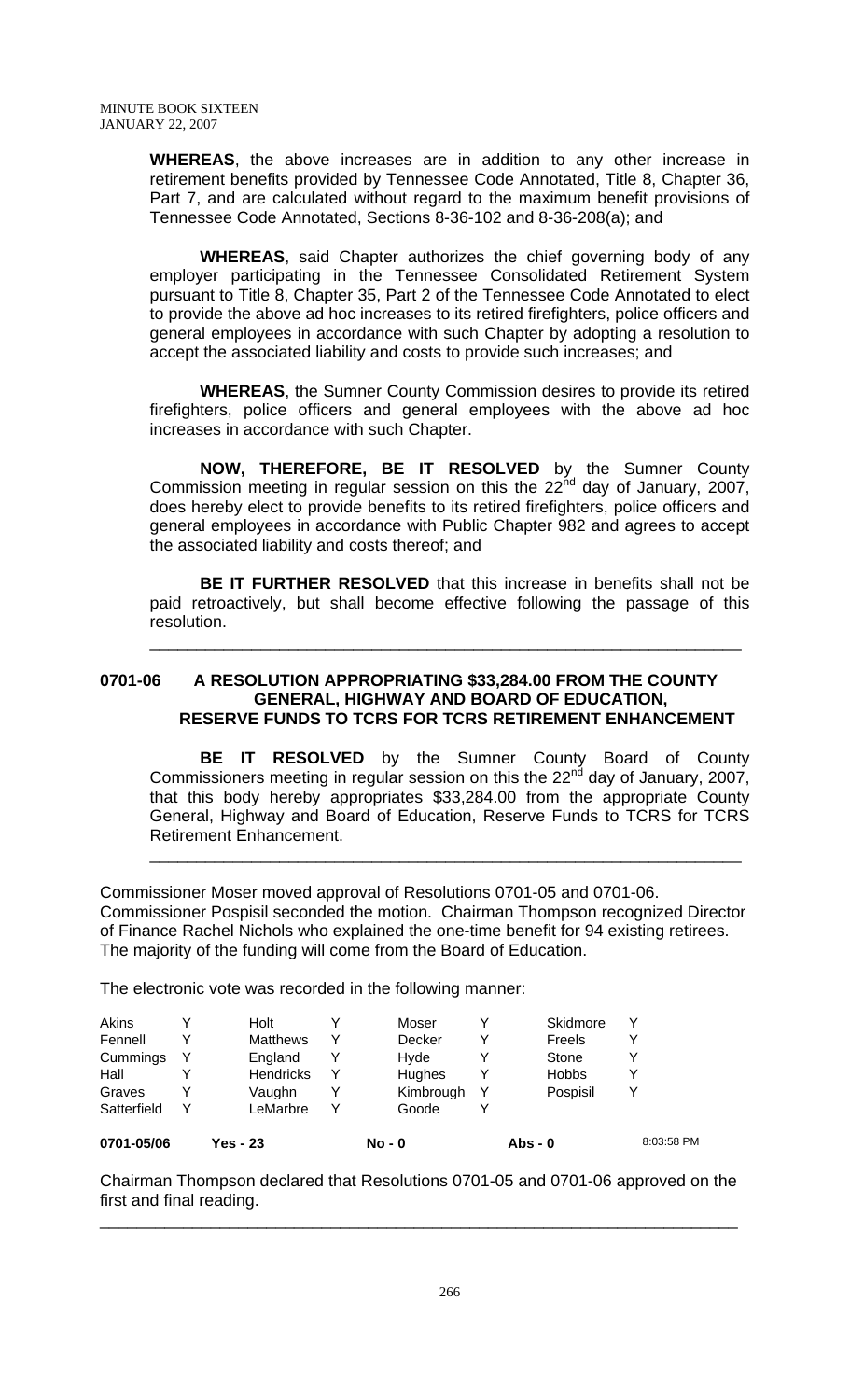Commissioner Moser introduced the following resolution and moved for approval. Commissioner Goode seconded the motion.

## **0701-07 A RESOLUTION ENCOURAGING THE TENNESSEE DEPARTMENT OF TRANSPORTATION TO NAME THE BRIDGE ON EAST FORK OF STATION CAMP CREEK STATE HIGHWAY 174 IN MEMORY OF MARINE CORPORAL LANCE TYLER OVERSTREET AND APPROPRIATING FUNDS FOR SIGNING**

**BE IT RESOLVED** by the Sumner County Board of County Commissioners meeting in regular session on this the 22 $^{nd}$  day of January, 2007, that this body encourages the State of Tennessee Department of Transportation ("TDOT") to name the bridge on East Fork of Station Camp Creek State Highway 174 in memory of Marine Corporal Lance Tyler Overstreet who was killed in combat in Iraq; and

**BE IT FURTHER RESOLVED** that up to \$500.00 is appropriated from a County Commission fund for memorial signs which is to be funded from \$20.00 donations made by each County Commissioner; and

**BE IT FURTHER RESOLVED** that the County Clerk forward a copy of this resolution to our state officials.

Commissioner Satterfield moved to amend the motion, seconded by Commissioner Matthews, to have each of the commissioners donate \$20.00 to go toward the cost of the signage.

The electronic vote was recorded in the following manner:

| <b>AMEND</b> | Yes - 21         |   | $No - 0$  |   | <b>Abs - 2</b> |   | 8:06:43 PM |
|--------------|------------------|---|-----------|---|----------------|---|------------|
| Satterfield  | LeMarbre         |   | Goode     |   |                |   |            |
| Graves       | Vaughn           |   | Kimbrough | Y | Pospisil       |   |            |
| Hall         | <b>Hendricks</b> | A | Hughes    | Y | <b>Hobbs</b>   |   |            |
| Cummings     | England          |   | Hvde      |   | Stone          |   |            |
| Fennell      | <b>Matthews</b>  |   | Decker    | v | Freels         | А |            |
| Akins        | Holt             |   | Moser     | v | Skidmore       |   |            |

Chairman Thompson declared the amendment approved by the body.

The electronic vote on the main motion as amended was in the following manner:

| 0701-07     |                  |           |              | 8:07:16 PM |  |
|-------------|------------------|-----------|--------------|------------|--|
| Satterfield | LeMarbre         | Goode     |              |            |  |
| Graves      | Vaughn           | Kimbrough |              |            |  |
| Hall        | <b>Hendricks</b> | Hughes    | Pospisil     | Y          |  |
| Cummings    | England          | Hvde      | <b>Hobbs</b> | v          |  |
| Fennell     | <b>Matthews</b>  | Decker    | Stone        | Y          |  |
| Akins       | Holt             | Moser     | Skidmore     | Y          |  |

Chairman Thompson declared the resolution approved unanimously.

Commissioner Moser introduced the following resolution and moved for approval. Commissioner Pospisil seconded the motion.

\_\_\_\_\_\_\_\_\_\_\_\_\_\_\_\_\_\_\_\_\_\_\_\_\_\_\_\_\_\_\_\_\_\_\_\_\_\_\_\_\_\_\_\_\_\_\_\_\_\_\_\_\_\_\_\_\_\_\_\_\_\_\_\_\_\_\_\_

#### **0701-11 A RESOLUTION APPROPRIATING \$55,156.34 AS PASS-THRU FUNDS FROM THE TELEPHONE COMMISSION ACCOUNT TO THE MAINTENANCE AND BUILDING REPAIRS ACCOUNT**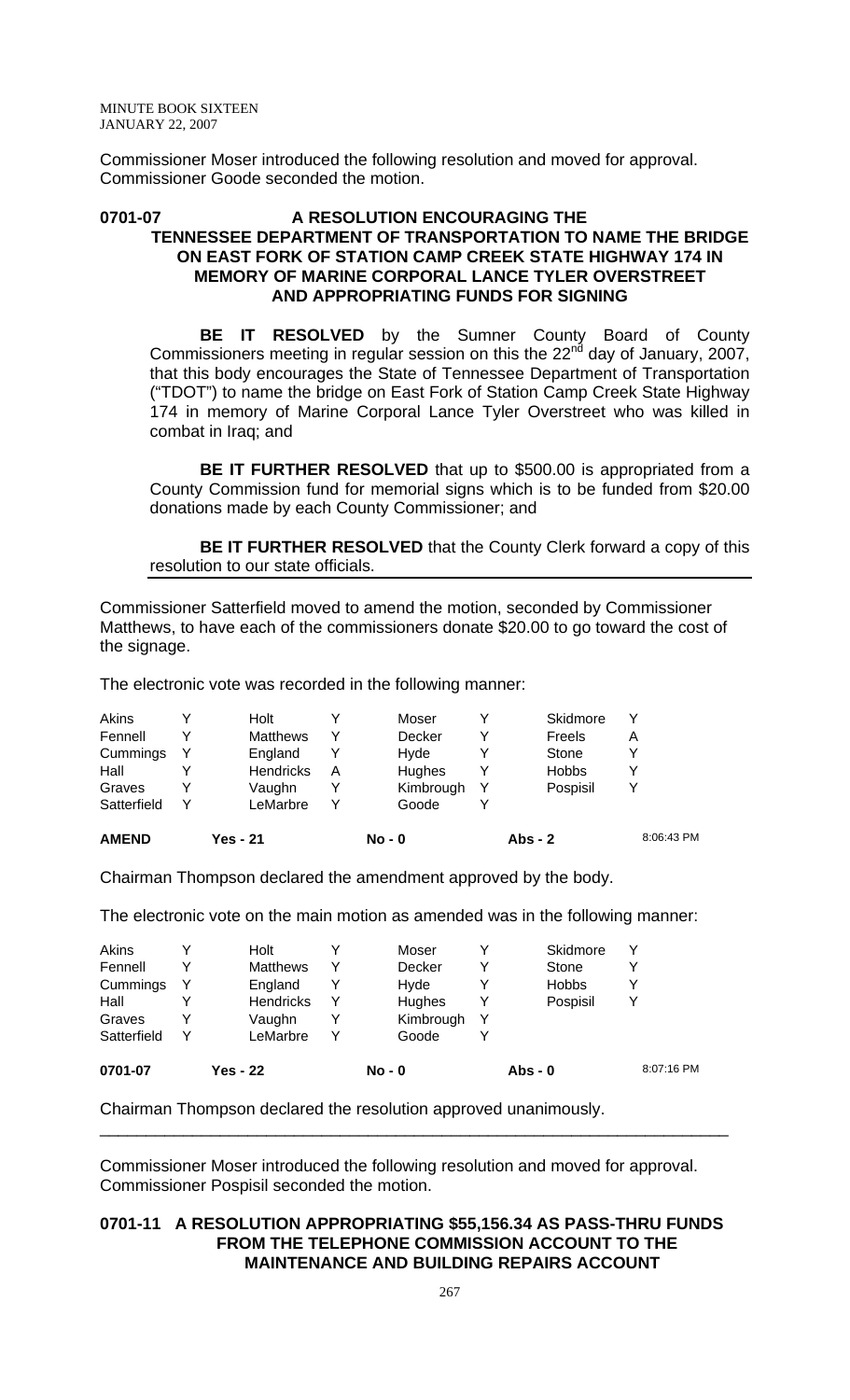**BE IT RESOLVED** by the Sumner County Board of County Commissioners meeting in regular session on this the 22<sup>nd</sup> day of January, 2007, that this body hereby appropriates \$55,156.34 as pass-thru funds from the Telephone Commission Account (101-43370) to the Maintenance and Building Repairs Account (101-51800-335) for revenues received through December as shown on the attachment herewith; and

**BE IT FURTHER RESOLVED** that the Finance Department investigate a breakdown of jail maintenance funds and make recommendations for placement of employment needs in future budget line items.

Upon discussion, Commissioner Hyde moved to amend the resolution, seconded by Commissioner Hobbs, to separate personnel salaries from the Courthouse and Jail Maintenance account, so that the line item applies strictly to supplies and maintenance cost in the next budget.

Chairman Thompson declared the amendment approved upon voice vote of the body. The electronic vote on the motion as amended was recorded in the following manner:

| Satterfield | v | LeMarbre         | v | Goode         |   |          |  |
|-------------|---|------------------|---|---------------|---|----------|--|
| Graves      | v | Vaughn           |   | Kimbrough     | Y | Pospisil |  |
| Hall        |   | <b>Hendricks</b> | Y | <b>Hughes</b> | Y | Hobbs    |  |
| Cummings    | Y | England          | Y | Hvde          |   | Stone    |  |
| Fennell     |   | <b>Matthews</b>  | Y | Decker        | Y | Freels   |  |
| Akins       |   | Holt             |   | Moser         | Y | Skidmore |  |

Chairman Thompson declared Resolution 0701-11 approved as amended by the body on the first and final reading.

# **CONSENT AGENDA**

Commissioner Moser moved, seconded by Commissioner Holt, to approve the items on the Consent Agenda.

## **0701-08 A RESOLUTION APPROPRIATING \$50,000.00 AS PASS-THRU FUNDS FROM THE STATE MISCELLANEOUS ACCOUNT TO THE VARIOUS EXPENDITURE ACCOUNTS OF THE DRUG COURT**

**BE IT RESOLVED** by the Sumner County Board of County Commissioners meeting in regular session on this the  $22<sup>nd</sup>$  day of January, 2007, that this body hereby appropriates \$50,000.00 as pass-thru funds from the State Miscellaneous Account (101-46990) to the various expenditure accounts as shown on the attachment herewith for the drug court program.

\_\_\_\_\_\_\_\_\_\_\_\_\_\_\_\_\_\_\_\_\_\_\_\_\_\_\_\_\_\_\_\_\_\_\_\_\_\_\_\_\_\_\_\_\_\_\_\_\_\_\_\_\_\_\_\_\_\_\_\_\_\_\_\_

## **0701-09 A RESOLUTION APPROPRIATING \$12,248.93 AS PASS-THRU FUNDS FROM THE STATE MISCELLANEOUS ACCOUNT TO THE CONTRACTED SERVICES ACCOUNT OF THE DRUG COURT**

**BE IT RESOLVED** by the Sumner County Board of County Commissioners meeting in regular session on this the 22<sup>nd</sup> day of January, 2007, that this body hereby appropriates \$12,248.93 as pass-thru funds from the State Miscellaneous Account (101-46990) to the Contracted Services Account (101- 53900-399) of the Drug Court for grants received regarding drug treatment programs as shown on the attachment herewith.

\_\_\_\_\_\_\_\_\_\_\_\_\_\_\_\_\_\_\_\_\_\_\_\_\_\_\_\_\_\_\_\_\_\_\_\_\_\_\_\_\_\_\_\_\_\_\_\_\_\_\_\_\_\_\_\_\_\_\_\_\_\_\_\_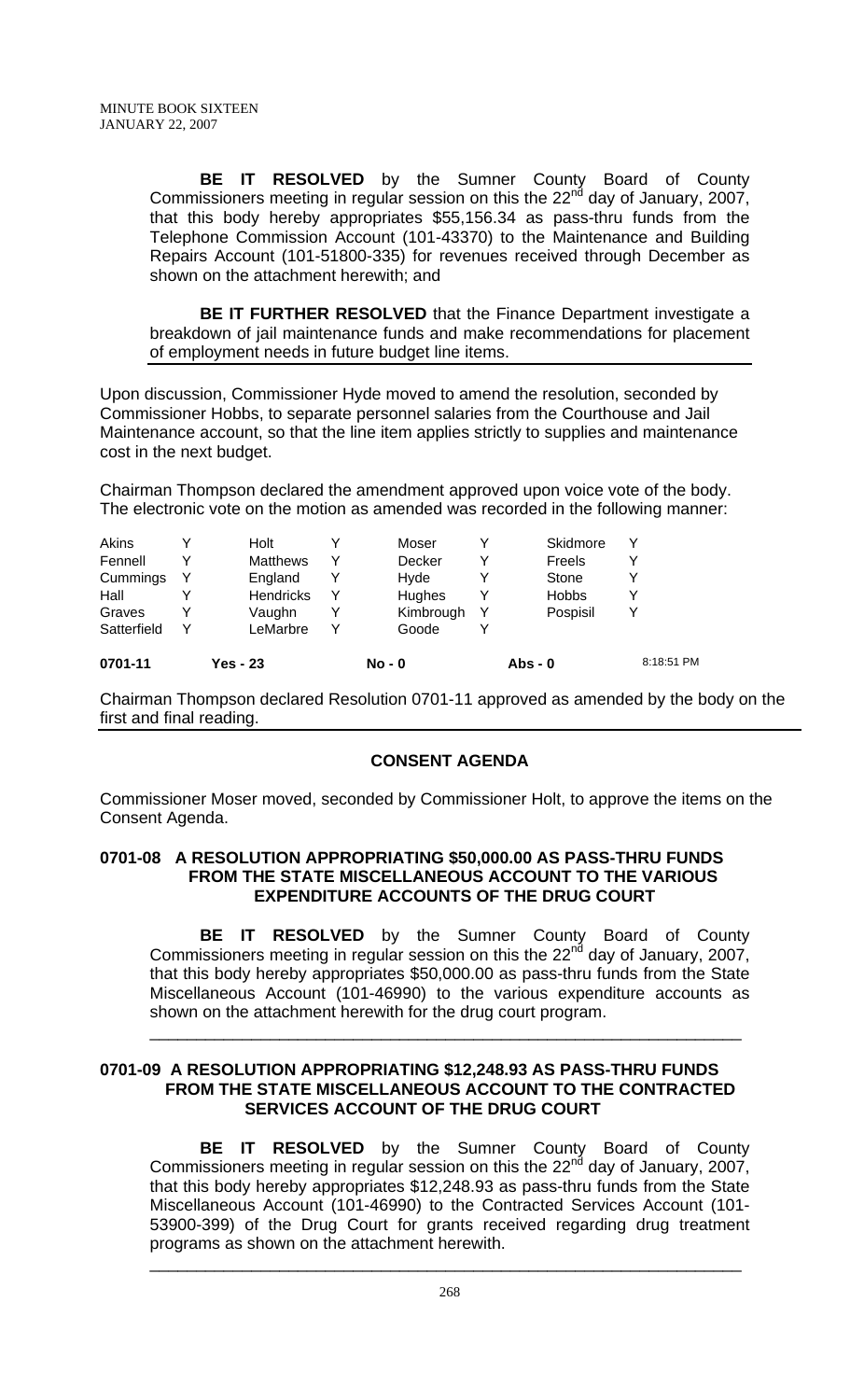## **0701-10 A RESOLUTION APPROPRIATING \$374.60 AS PASS-THRU FUNDS FROM THE MISCELLANEOUS REFUNDS ACCOUNT TO THE MAINTENANCE ACCOUNT FOR THE REFUND ON REPAIR WORK**

**BE IT RESOLVED** by the Sumner County Board of County Commissioners meeting in regular session on this the 22<sup>nd</sup> day of January, 2007, that this body hereby appropriates \$374.60 as pass-thru funds from the Miscellaneous Refunds Account (101-44170) to the Maintenance Account (101- 52400-337-106) of the Trustee's Office for the refund on repair work that was covered under maintenance contracts as shown on the attachment herewith.

\_\_\_\_\_\_\_\_\_\_\_\_\_\_\_\_\_\_\_\_\_\_\_\_\_\_\_\_\_\_\_\_\_\_\_\_\_\_\_\_\_\_\_\_\_\_\_\_\_\_\_\_\_\_\_\_\_\_\_\_\_\_\_\_

### **0701-12 A RESOLUTION APPROPRIATING \$283,060.00 AS PASS-THRU FUNDS FROM THE FEDERAL IDEA ACCOUNT TO THE VARIOUS SPECIAL EDUCATION ACCOUNTS**

**BE IT RESOLVED** by the Sumner County Board of County Commissioners meeting in regular session on this the  $22<sup>nd</sup>$  day of January, 2007, that this body hereby appropriates \$283,060.00 as pass-thru funds from the Federal IDEA Account (141-47143) to various Special Education Accounts as shown on the attachment herewith.

\_\_\_\_\_\_\_\_\_\_\_\_\_\_\_\_\_\_\_\_\_\_\_\_\_\_\_\_\_\_\_\_\_\_\_\_\_\_\_\_\_\_\_\_\_\_\_\_\_\_\_\_\_\_\_\_\_\_\_\_\_\_\_\_

## **0701-13 A RESOLUTION APPROPRIATING \$34,800.00 AS PASS THRU FUNDS FROM THE STATE LAW ENFORCEMENT GRANT ACCOUNT TO THE SALARY DEPUTIES ACCOUNT OF THE SHERIFF'S OFFICE FOR CERTIFIED OFFICERS**

**BE IT RESOLVED** by the Sumner County Board of County Commissioners meeting in regular session on this the 22<sup>nd</sup> day of January, 2007, that this body hereby appropriates \$34,800.00 as pass-thru funds from the State Law Enforcement Grant Account (101-46210) of the Sheriff's Department to the Salary Deputies Account (101-54110-106) of the Sheriff's Department for certified officers as shown on the attachment herewith.

\_\_\_\_\_\_\_\_\_\_\_\_\_\_\_\_\_\_\_\_\_\_\_\_\_\_\_\_\_\_\_\_\_\_\_\_\_\_\_\_\_\_\_\_\_\_\_\_\_\_\_\_\_\_\_\_\_\_\_\_\_\_\_\_

## **0701-14 A RESOLUTION RESTATING THE POLICY THAT SUMNER COUNTY, TENNESSEE, DOES NOT DISCRIMINATE ON THE BASIS OF RACE, SEX, COLOR, RELIGION, NATIONAL ORIGIN, AGE, DISABILITY OR VETERAN STATUS**

**BE IT RESOLVED** by the Sumner County Board of County Commissioners meeting in regular session on this the  $22<sup>nd</sup>$  day of January, 2007, that this body hereby restates its policy that Sumner County, Tennessee, does not discriminate on the basis of race, sex, color, religion, national origin, age, disability or veteran status.

\_\_\_\_\_\_\_\_\_\_\_\_\_\_\_\_\_\_\_\_\_\_\_\_\_\_\_\_\_\_\_\_\_\_\_\_\_\_\_\_\_\_\_\_\_\_\_\_\_\_\_\_\_\_\_\_\_\_\_\_\_\_\_\_

#### **PROPERTY TAX REFUNDS**

The following property tax refunds were included on the Consent Agenda:

- 1. Tax Refunds Kroger Limited Partnership Peytons, \$211.40 Property Tax Collections
- 2. Tax Refunds Gap And Sub Entity, \$2,272.00 Property Tax Collections
- 3. Tax Refunds Gap Inc. And Sub Entity, \$4,337.18 Property Tax Collections
- 4. Tax Refunds Wayne Bandy, \$201.18 Property Tax Collections
- 5. Tax Refunds Oneida McKoin \$29.29 Property Tax Collections